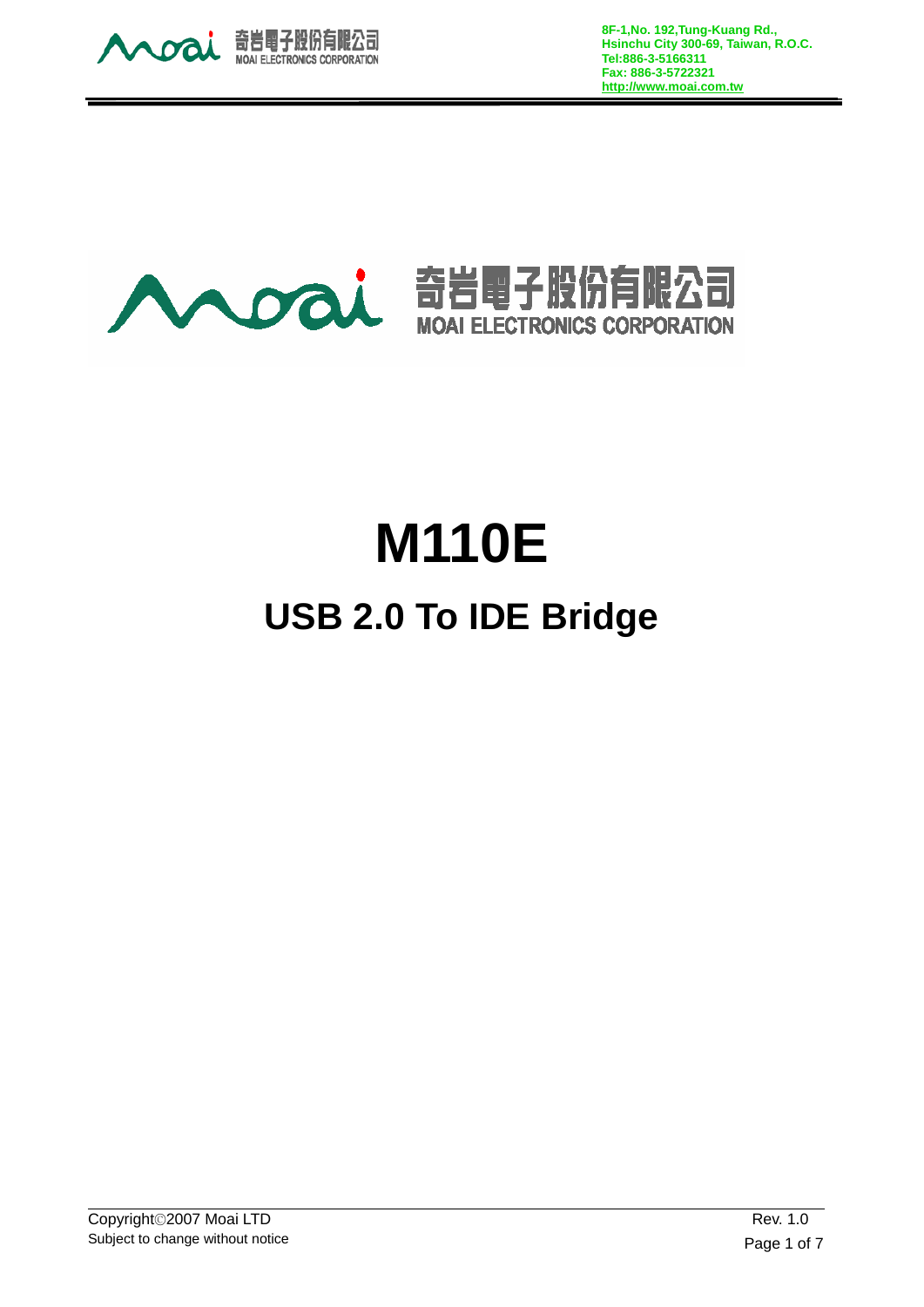

## **A**. **Features**

#### **USB**

- $\Diamond$  Fully compatible with USB 2.0/1.1 specification
- $\Diamond$  Support USB 2.0 specification for 480Mbit/sec and 12Mbit/sec operation
- $\Diamond$  USB Device Class Definition for Mass Storage, Bulk-Transport v1.0
- $\div$  USB 2.0 Bus Power & Self Power device spec. compliance
- $\Leftrightarrow$  Endpoint:
	- Endpoint 0: 64 bytes control transfer.
	- Endpoint 1: 512 bytes bulk transfer for IN transaction.
	- Endpoint 2: 512 bytes bulk transfer for OUT transaction.
- **Work with the default driver from windows 2000/XP/ME, Mac9.2, Mac OS X, Linux 2.4.2**

#### **Software features**

Backup/Scheduling backup / Restore supporting

#### **ATA IDE Support**

- − Complies with ATA/ATAPI-6 Draft Specification
- − Support 28-bit/48-bit addressing
- − Support PIO modes 0,1,2,3,4 and UDMA modes 0,1,2,3,4
- − Support HDD, CD-ROM, CD-RW, CD-COMBO, DVD-ROM, DVD-RW
- **Embedded memory FIFO for data transfer**
- **User defines VID/PID through writing external EEROM**
- **Integrated 5V to 3.3V/1.8V Voltage Regulator**
- **Integrated PLL with 12MHz crystal input**
- **48 pin LQFP package**
- **Pin Backward with M110B**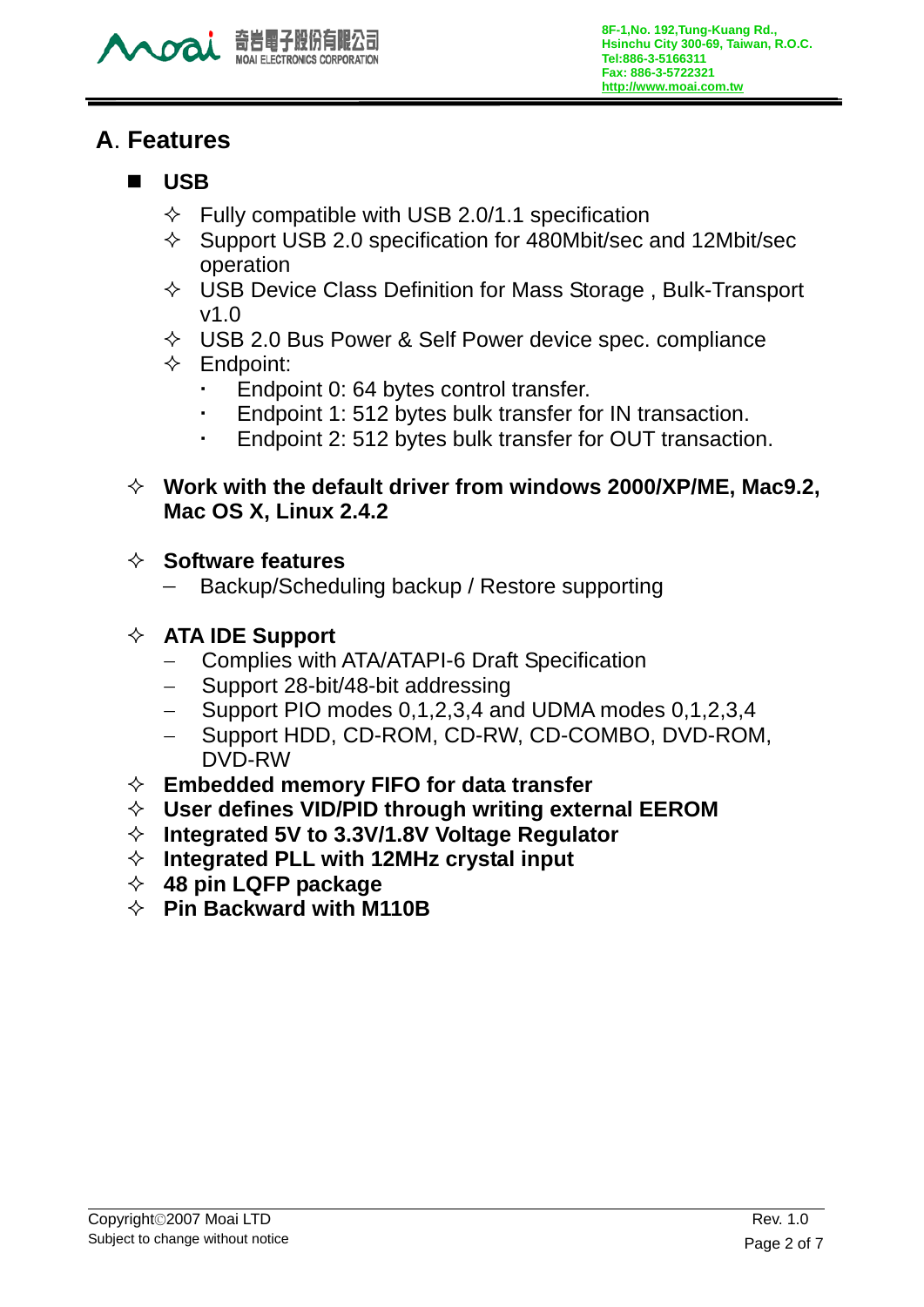

## **B. Block Diagram**



# **C. Pins Configuration**

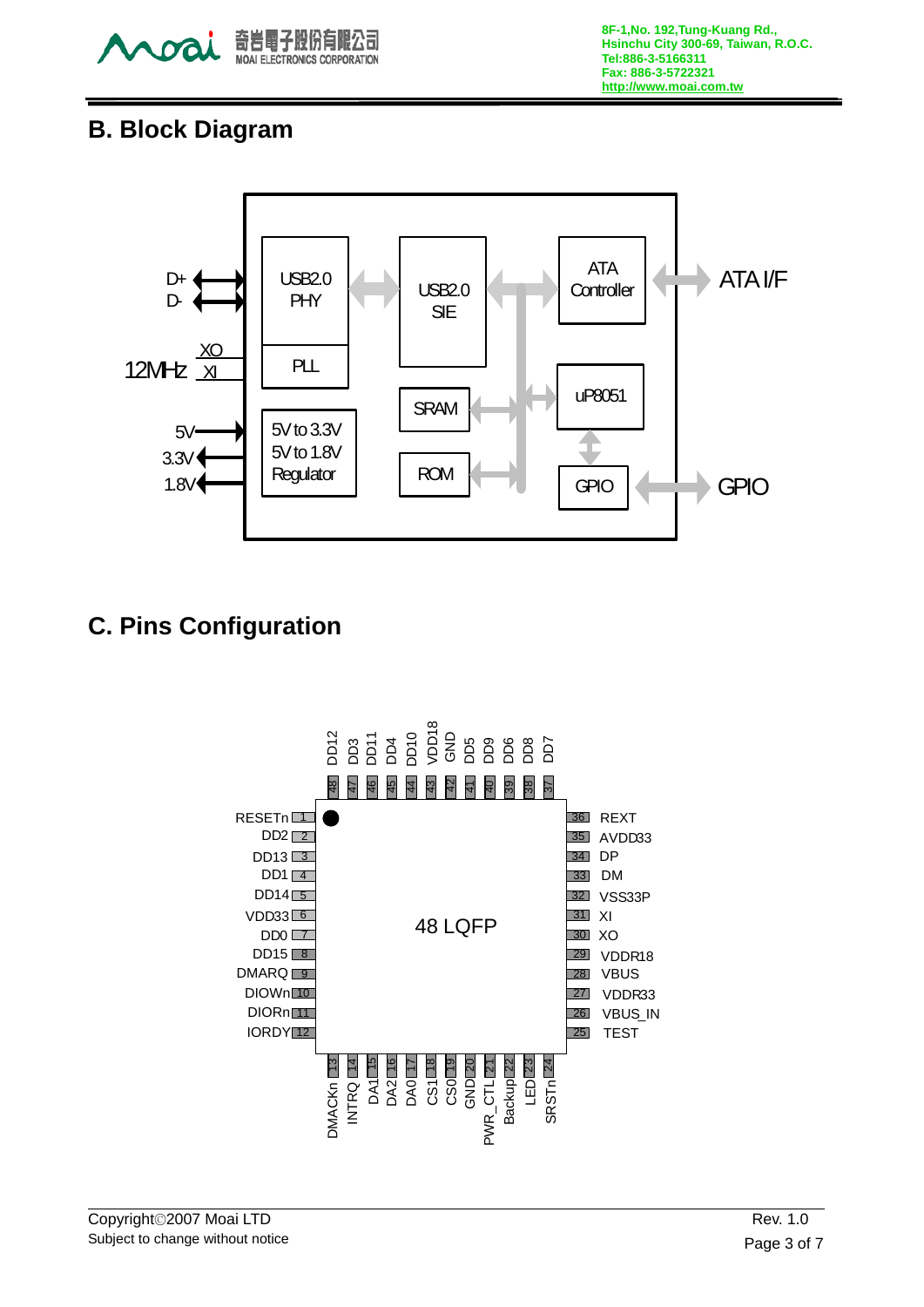

# **D. Pin Description**

#### **•** Power Pins

| <b>Symbol</b> | Pin No. | <b>Type</b> | <b>Description</b>                       |
|---------------|---------|-------------|------------------------------------------|
| <b>VBUS</b>   | 28      | P           | 5V Bus Power input to internal regulator |
| VDDR18        | 29      | P           | Output 1.8V from internal regulator      |
| VDDR33        | 27      | P           | Output 3.3V from internal regulator      |
| VDD18         | 43      | P           | Logical power pin, input 1.8V            |
| VDD33         | 6       | P           | Logical power pin, Input 3.3V            |
| AVDD33        | 35      | P           | Analog power pin, Input 3.3V             |
| VSS33P        | 32      | P           | Analog ground pin                        |
| <b>GND</b>    | 20,42   | P           | Logical ground pin                       |

## **•** Analog and Others Pins

| <b>Symbol</b> | Pin No. | <b>Type</b>    | <b>Description</b>                                 |  |
|---------------|---------|----------------|----------------------------------------------------|--|
| DM            | 33      | A              | USB D- for high/full speed                         |  |
| DP            | 34      | A              | USB D+ for high/full speed                         |  |
| XI            | 31      |                | 12 MHz crystal input                               |  |
| XO            | 30      | $\overline{O}$ | 12 MHz crystal output                              |  |
| <b>REXT</b>   | 36      |                | To connect an external reference resistor for      |  |
|               |         |                | current source of the USB high-speed driver.       |  |
|               |         |                | The resistor with the range 330~400 ohm.           |  |
| <b>SRSTn</b>  | 24      |                | System reset                                       |  |
| VBUS_IN       | 26      |                | USB bus power valid                                |  |
| PWR CTL       | 21      |                | Output signal to turn on/off external CMOS switch. |  |
|               |         |                | Normal operation output "High",                    |  |
|               |         |                | USB enter suspend output "Low".                    |  |
| <b>TEST</b>   | 25      |                | For TEST only. Connect this pin to ground          |  |
| <b>LED</b>    | 23      | O              | Multi function pin. Normal operation is device     |  |
|               |         |                | status indication pin. This pin is as SCL pin for  |  |
|               |         |                | read VID/PID from EEROM when power on reset.       |  |
| <b>Backup</b> | 22      | I/O            | Multi function pin. Normal operation is one button |  |
|               |         |                | backup pin. This pin is as SDA pin for read        |  |
|               |         |                | VID/PID from EEROM when power on reset.            |  |

## $\bullet$  ATA Interface

| Symbol | No.<br>Pin | Type | <b>Description</b> |
|--------|------------|------|--------------------|
|        |            |      |                    |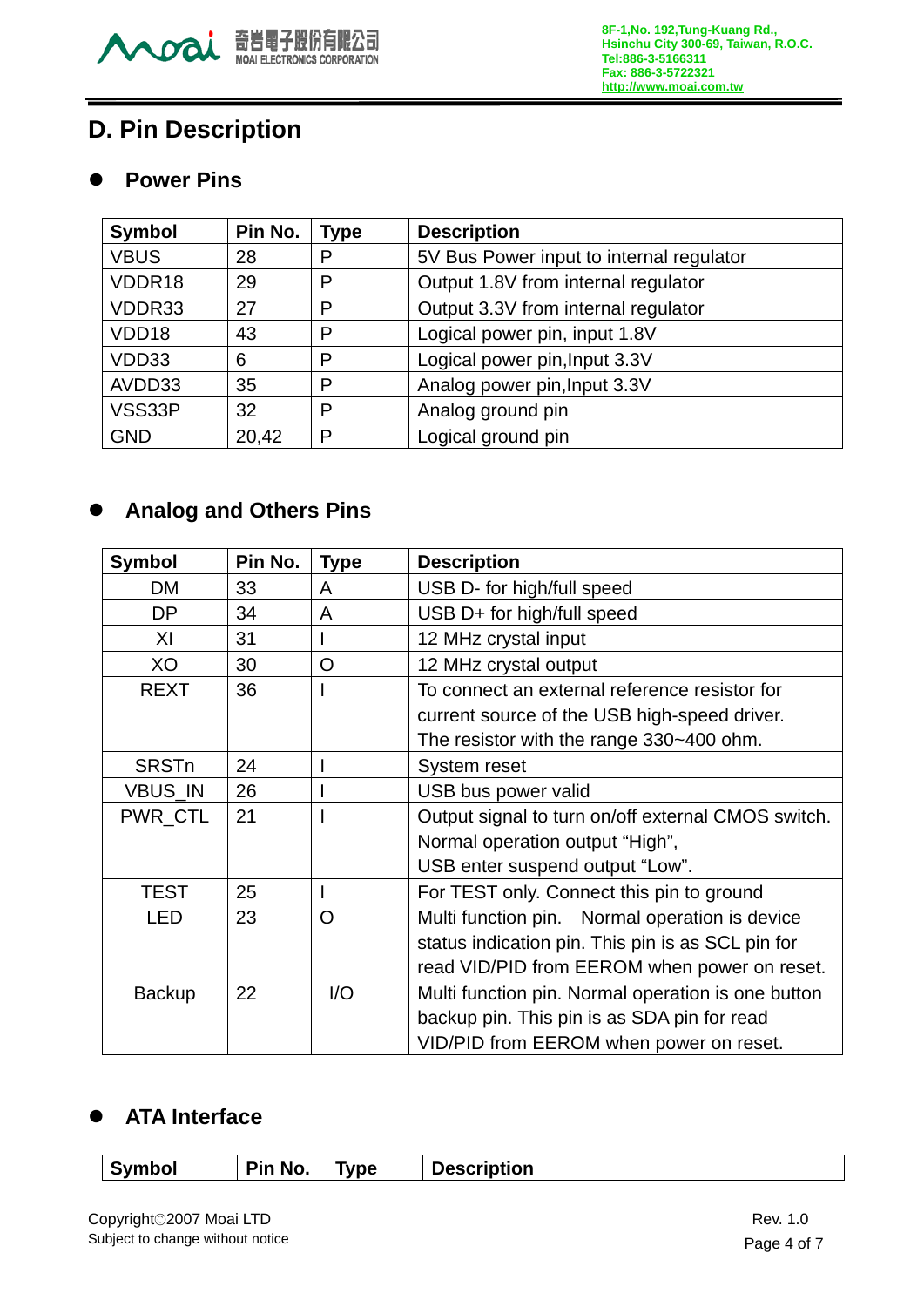

| D <sub>D</sub> <sub>0</sub> | $\overline{7}$   | I/O            | ATA data                |
|-----------------------------|------------------|----------------|-------------------------|
| DD <sub>1</sub>             | 4                |                |                         |
| D <sub>D</sub> <sub>2</sub> | $\overline{2}$   |                |                         |
| DD <sub>3</sub>             | 47               |                |                         |
| DD <sub>4</sub>             | 45               |                |                         |
| DD <sub>5</sub>             | 41               |                |                         |
| DD <sub>6</sub>             | 39               |                |                         |
| DD <sub>7</sub>             | 37               |                | ATA data                |
| DD <sub>8</sub>             | 38               |                |                         |
| D <sub>D</sub> <sub>9</sub> | 40               |                |                         |
| <b>DD10</b>                 | 44               |                |                         |
| <b>DD11</b>                 | 46               |                |                         |
| <b>DD12</b>                 | 48               |                |                         |
| <b>DD13</b>                 | 3                |                |                         |
| <b>DD14</b>                 | 5                |                |                         |
| <b>DD15</b>                 | 8                |                |                         |
| <b>RESETn</b>               | $\mathbf{1}$     | $\circ$        | Reset the device        |
| <b>DMARQ</b>                | $\boldsymbol{9}$ | T              | <b>DMA</b> request      |
| <b>DMACKn</b>               | 13               | $\overline{O}$ | DMA acknowledge         |
| <b>DIOWn</b>                | 10               | $\circ$        | I/O write               |
| <b>DIORn</b>                | 11               | $\overline{O}$ | I/O read                |
| <b>IORDY</b>                | 12               |                | I/O ready               |
| <b>INTRQ</b>                | 14               | $\overline{1}$ | Interrupt request       |
| DA0, DA1, DA2               | 17, 15, 16       | $\overline{O}$ | Device address bit0,1,2 |
| CS0n,CS1n                   | 19,18            | $\overline{O}$ | Chip select 0,1         |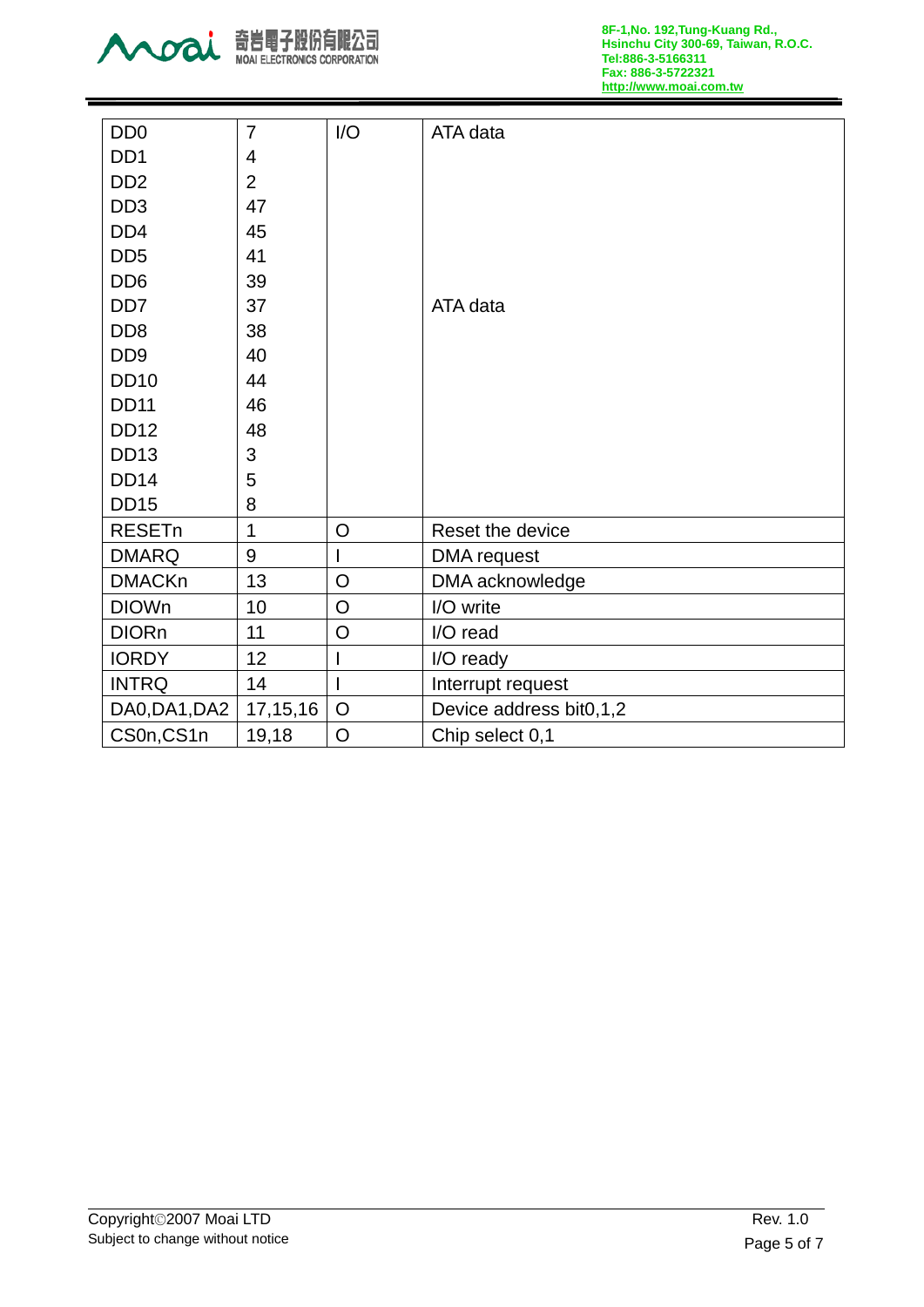

# **E. Electrical Characteristics**

### **•** Regulator

| <b>Parameter</b>          | Value                          |
|---------------------------|--------------------------------|
| VBUS (5 volts input)      | Min.=4.2 volts, Max.=5.8 volts |
| VDDR33 (3.3 volts output) | 3.3 volts $\pm$ 10 %           |
| VDDR18 (1.8 volts output) | 1.8 volts $\pm$ 10 %           |
| Maximum current           | 120 mA                         |

### **• Analog and Digital power**

| <b>Parameter</b>               | Value                   |
|--------------------------------|-------------------------|
| AVDD33 (analog supply voltage) | 3.3 volts $\pm$ 10 %    |
| VDD33 (Digital supply voltage) | $13.3$ volts $\pm$ 10 % |
| VDD18 (Digital supply voltage) | 1.8 volts $\pm$ 10 %    |

## **•** Power consumption

| <b>Parameter</b> | Value                      | <b>Note</b>             |  |
|------------------|----------------------------|-------------------------|--|
| Normal operation | $Min = 40mA$ , Max. = 70mA | HDD power independent   |  |
| Suspend current  | Max.= 450 uA               | HDD power independent & |  |
|                  |                            | HDD enter sleep mode    |  |

## z **DP,DM characteristics**

| <b>Parameter</b> | <b>Description</b>                                           |  |
|------------------|--------------------------------------------------------------|--|
| Eye-diagram test | Pass the USB eye-diagram test, so the DP, DM electrical      |  |
|                  | characteristics such as eye-diagram, signal rate, rise time, |  |
|                  | fall time are met the specification.                         |  |